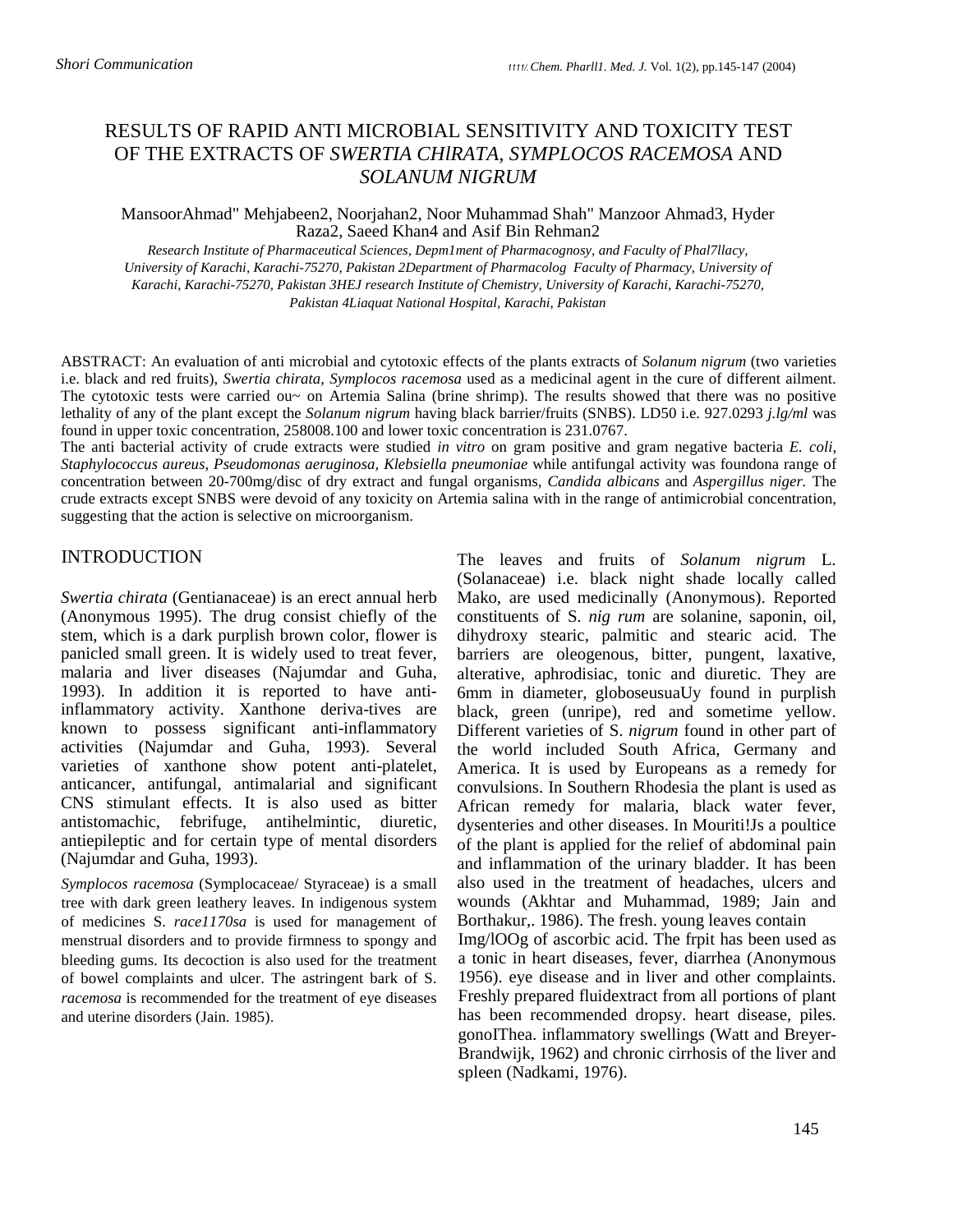## **EXPERIMENT AL**

*aemginosa* (gram negative) and fungi *Candida albicans* and *Aspergillus niger* were obtained from Liaquat National Hospital Karachi. The bacterial cultures were maintained on a nutrient broth medium

*Extraction of plant materials:* S. *racemosa,* S. *chirata* 

| <b>Plants Name</b> | E. coli         | K. pneumoniae   | P. aeruginosa   | S. aureus       |
|--------------------|-----------------|-----------------|-----------------|-----------------|
| S. chirata         | 9mm             | 6 <sub>mm</sub> | 7 <sub>mm</sub> | 8mm             |
| S. racemosa        | 7 <sub>mm</sub> | 6 <sub>mm</sub> | 6 <sub>mm</sub> | 8 <sub>mm</sub> |
| <b>SNBL</b>        | 7 <sub>mm</sub> | 7 <sub>mm</sub> | R               | R               |
| <b>SNRL</b>        | R               | 9mm             | 8 <sub>mm</sub> | 8mm             |
| <b>SNRS</b>        | 8mm             | 8 <sub>mm</sub> | 8 <sub>mm</sub> | 8 <sub>mm</sub> |
| <b>SNBS</b>        | 7 <sub>mm</sub> | 9 <sub>mm</sub> | 8 <sub>mm</sub> | 6 <sub>mm</sub> |

Table 2 . Antifungal Activity *of* Different Plant Crude Extracts

|                    | Zone $of$  | Zone $of$        |
|--------------------|------------|------------------|
|                    | inhibition | inhibition       |
| Name of plant      | against    | against          |
|                    | Candida    | Aspergillus      |
|                    | albicans   | niger            |
| S. chirata         | R          | 9 <sub>mm</sub>  |
| S. racemosa        | R          | 9 <sub>mm</sub>  |
| S. nig rum (SNBS)  | 8mm        | R                |
| S. nigru111 (SNRS) | R          | 10 <sub>mm</sub> |
| S. nigrum (SNBL)   | 8mm        | 9 <sub>mm</sub>  |
| S. nigm111 (SNRL)  | бmm        | 10mm             |

and two varieties *of Solanum nigru111* having red and black fruits were used to investigate the anti microbial and cytotoxic activities. Two kilograms *of* each plant material Was crushed/cut into small pieces and soaked in ethanol (5 liters each) for 15 days. After this period material was filtered and the solvent was evaporated under reduced pressure on a rotary evaporator. A semisolid (gummy) extract was obtained. To this semisolid extract anti microbial and toxicity test were performed.

*Antimicrobial activity of the crude extract:* The pure cultures *of* bacteria *Escherichia coli* (gram negative). *Staphylococcus aureus* (gram positive) *Klebsiella pneumoniae* (gram negative), *Pseudomonas* 

incubating at 37°C for 48 hours, while fungi used in antimicrobial activity were stored on Sabouraud Dextrose agar in the refrigerator at 4°C before use. Minimum inhibitory concentration (MIC) *of* extracts and pure compounds was performed by using standard protocols (Naqvi *et al.,* 1992).

*Cytotoxicity assay:* Solutions *of* the test sample were prepared by initially dissolving the 10 mg in 1 ml *of* DMSO and from this solution transfer 500 ,..d, 50 f.ll, and 5 f.ll to vials (3 vials/conc.) corresponding to 1000,100 and 10 f.lg/ml respectively. Dried it over night to cqpduct the brine shrimp lethality bioassay, maintained the brines shrimps eggs at 3TC in to the tank having continuous oxygen supply. A~low the eggs for maturation then place 30 larvae in to each vial containing 1000, 100 and 10 f.lg/ml *of* test samples. Observe the number *of* survived larvae in each vial (Meyer et aI, 1982; Maclaughlin *et aI.,* 1990; Amason *et al.,*  1989).

## **RESUL TS AND DISCUSSION**

The antibacterial activity *of* crude extract *of* S. *chirata,* S. *racemosa,* S. *nigrum* (SNBL SNRL SNRS. SNBS) were performed on gram +ve and gram -ve microorganism. The results *of* this activity were measured in term *of* zone *of*  inhibition. S. *chirata* showed maximum inhibitory response against *E. coli.* moderate activity against other selected microorganism where as S. *racemosa* showed highest response against S. *aureus.* No inhibitory zone was recorded against *P. aeruginosa* by S. *chirata,* S.